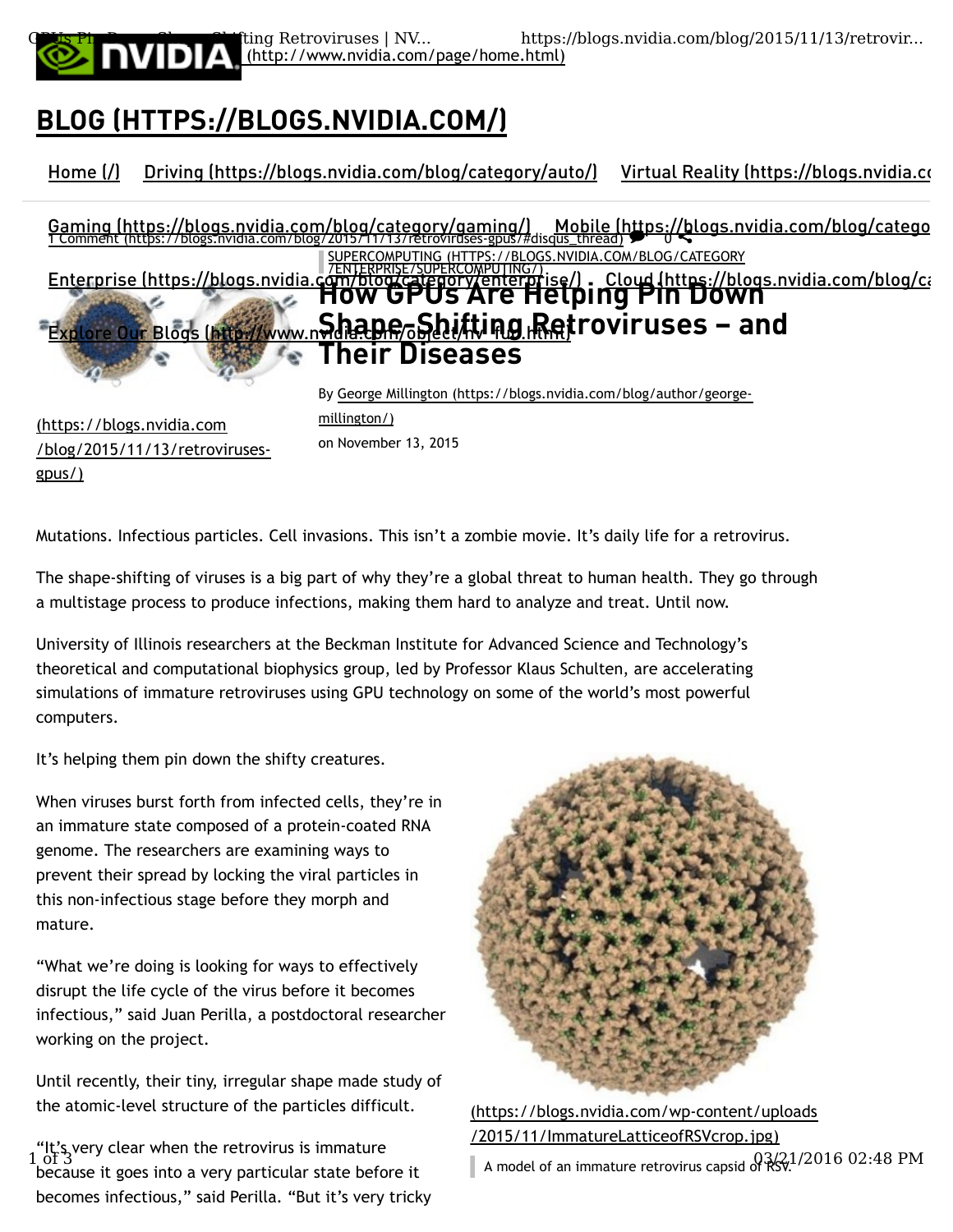

ps://blogs.nvidia.com/wp-content/uploads/2015/11/DockingToMap-compressor1.gif)

An atomic model of the immature retrovirus was constructed by placing individual viral subunits into the density map rated by cryo-electron microscopy.

### $\infty$  mulations at Supercomputing Speed

As viruses mature, they undergo a process  $-$  called reverse transcription  $-$  that rearranges viral proteins and activates the conversion of the RNA genome into DNA. The viral DNA then invades a host cell's genome. The infected cell will release copies of the immature virus into the host's bloodstream. These newly released viruses must in turn mature before they can infect other cells.

During this complex process, mutations can occur, which makes treating the retrovirus more complicated. A good model for studying this process is the structure of the Rous sarcoma virus, or RSV, which affects birds. High-resolution images of its immature stage have been hard to come by.

This led researchers to run simulations in some of the fastest, GPU-powered computers in the world, including Titan, at the Oak Ridge National Laboratory, and Blue Waters, at the National Center for Supercomputing Applications at Illinois.

"Using GPUs, we get 2X acceleration, which means the turnaround time on calculations is two times faster," said Boon Chong Goh, a physics grad student at the university who works on the project. "Instead of two months waiting for a result, we can get it in a month."

The simulations provided the first atomic-level structural model of the immature retroviral lattice of RSV earlier this year (http://www.cell.com/structure/abstract/S0969-2126(15)00220-8). The researchers have been studying the immature HIV virus on the Blue Waters supercomputer since January.

At the SC15 (http://sc15.supercomputing.org/) supercomputing conference in Austin, Texas, next week, 2the gesearchers will present a paper and video, "<u>Chemical Visualization of Human Pathogens: the 03/21/2016 02:48 PM</u> Retroviral Capsids (https://www.youtube.com/watch?v=FEWkd01HRMc&feature=youtu.be)," that